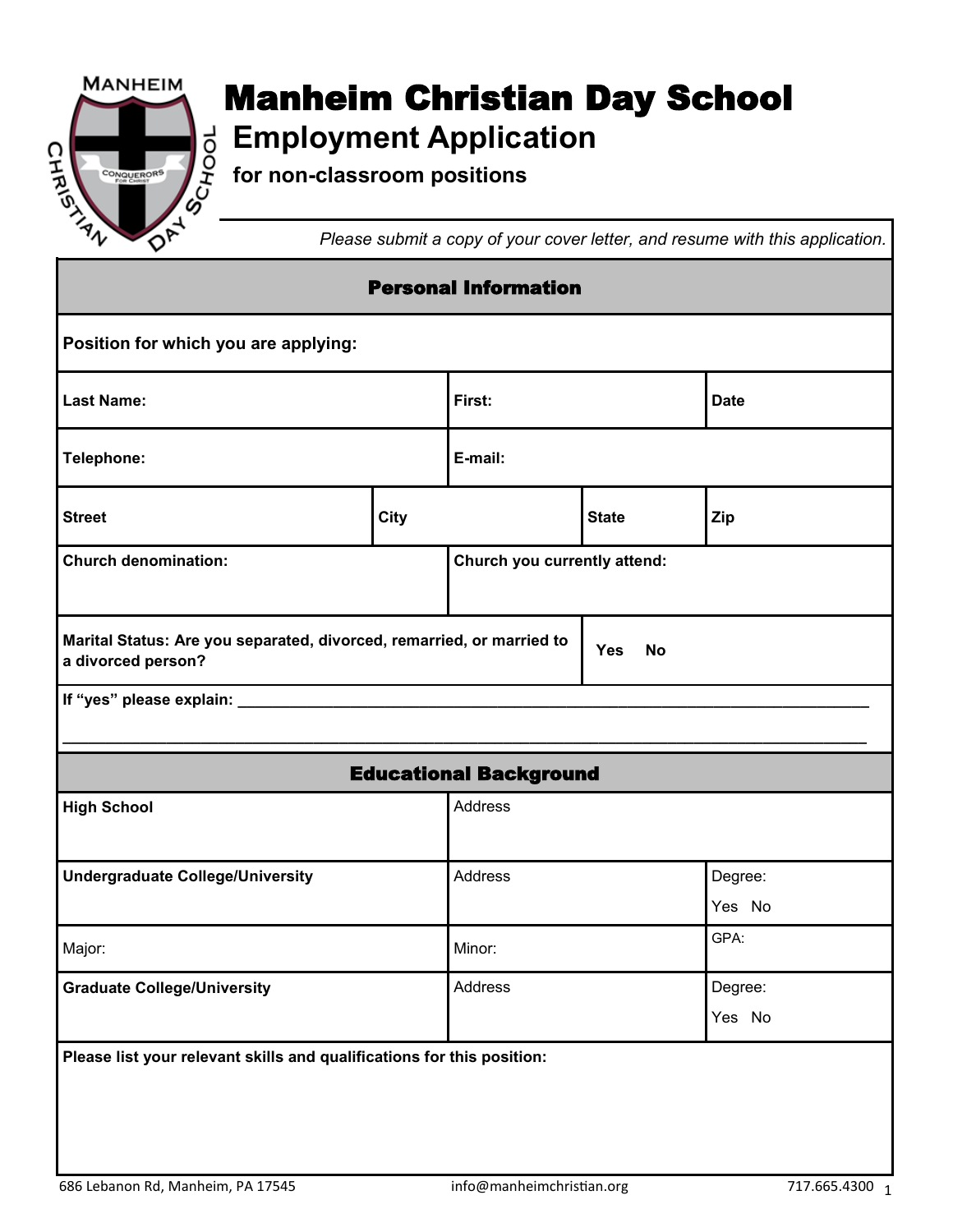| <b>Employment History</b>                                                                                                            |                                                                                                                 |                                                       |                      |  |  |  |
|--------------------------------------------------------------------------------------------------------------------------------------|-----------------------------------------------------------------------------------------------------------------|-------------------------------------------------------|----------------------|--|--|--|
| Relevant Work Experience: list all experience chronologically. (If necessary, include an enclosed sheet with<br>additional listings) |                                                                                                                 |                                                       |                      |  |  |  |
| <b>Dates</b><br>M/Yr to M/Yr                                                                                                         | <b>Employer</b>                                                                                                 | <b>Address</b>                                        | <b>Position Held</b> |  |  |  |
|                                                                                                                                      |                                                                                                                 |                                                       |                      |  |  |  |
|                                                                                                                                      |                                                                                                                 |                                                       |                      |  |  |  |
|                                                                                                                                      |                                                                                                                 |                                                       |                      |  |  |  |
| listings)                                                                                                                            | Other Employment: list all experience chronologically. (If necessary, include an enclosed sheet with additional |                                                       |                      |  |  |  |
| <b>Dates</b><br>M/Yr to M/Yr                                                                                                         | <b>Employer</b>                                                                                                 | <b>Address</b>                                        | Position Held        |  |  |  |
|                                                                                                                                      |                                                                                                                 |                                                       |                      |  |  |  |
|                                                                                                                                      |                                                                                                                 |                                                       |                      |  |  |  |
|                                                                                                                                      |                                                                                                                 |                                                       |                      |  |  |  |
| When and why did you leave your last position?                                                                                       |                                                                                                                 |                                                       |                      |  |  |  |
|                                                                                                                                      |                                                                                                                 |                                                       |                      |  |  |  |
|                                                                                                                                      |                                                                                                                 |                                                       |                      |  |  |  |
|                                                                                                                                      |                                                                                                                 |                                                       |                      |  |  |  |
|                                                                                                                                      |                                                                                                                 |                                                       |                      |  |  |  |
|                                                                                                                                      | Present Salary _________________________                                                                        | Minimum Acceptable Salary ___________________________ |                      |  |  |  |